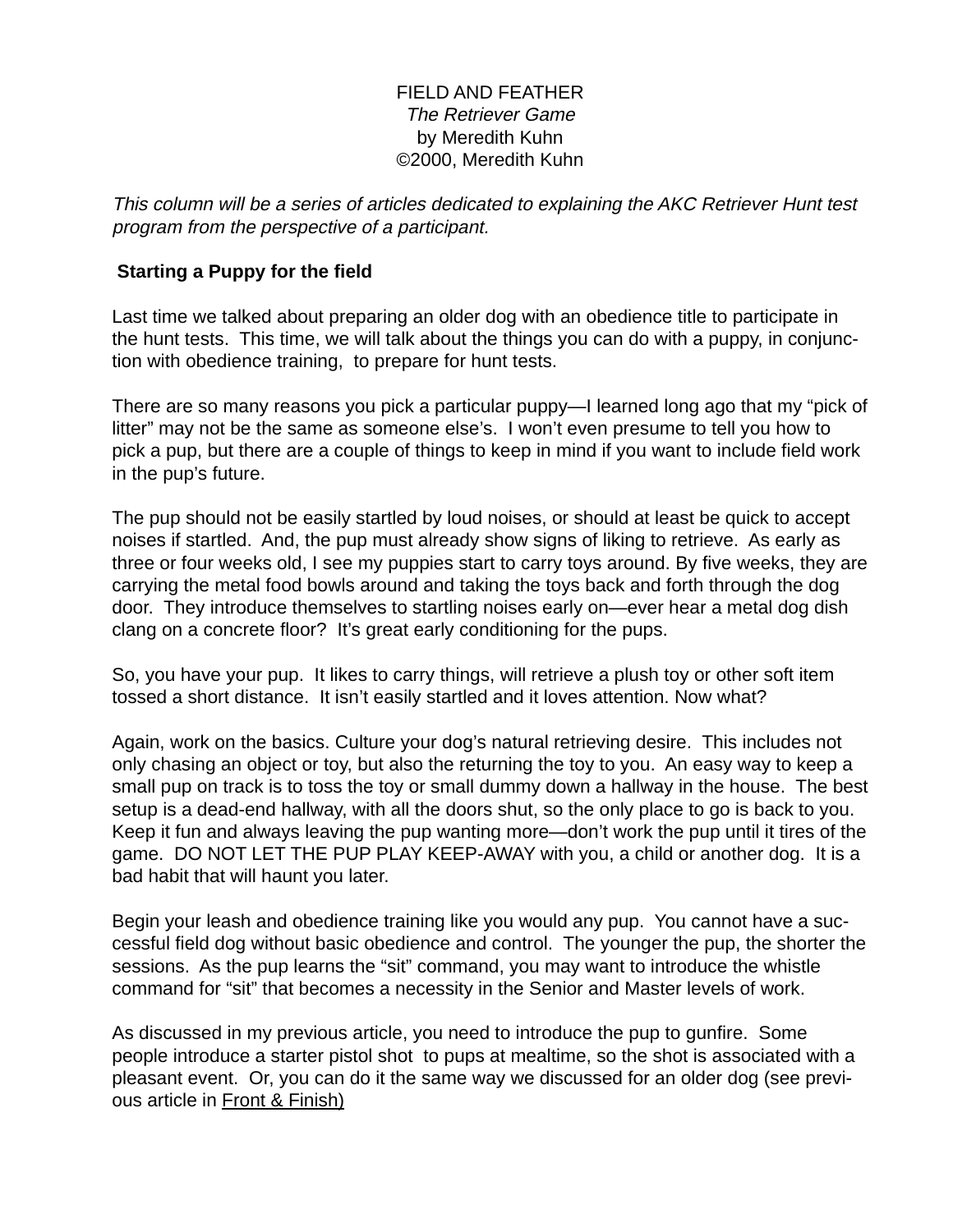Give the pup lots of life experiences. It needs to be exposed to rides in the crate, new places, new smells, birds, other dogs, other people—everything that you will encounter at hunt tests or obedience events. Try to keep some duck or pheasant wings or dead pigeons on hand and keep the pup interested in the look, feel and smell of feathers. If you can't keep birds or wings, find someone who can help with that aspect of the training. If you don't hunt, ask someone who does if he or she will save you some wings. Swap throwing time in a training group for access to birds, join your local retriever club or pay for access to birds—whatever works.

When the weather and water are warm enough, introduce your pup to water and swimming. You don't want a pup's first experience in the water to be a shocking, cold one. And don't toss the pup into deep water either. Find a pond with a bit of a beach or gentle sloping shore. Let the pup play in the edge of the water. Tie a piece of light cord to the training dummy or toy and toss it just slightly out of the pup's reach or drag it past the pup. Let the pup figure out how to get it. Some pups will dive in without hesitation and swim like old pros. Others will need a little time and encouragement. Also, pups learn by example. Let the pup watch another pup or older dog swim and retrieve. This can be a great tool to help the pup overcome any hesitation about water. Jealousy can be a wonderful thing!

Once the pup is swimming fairly well, challenge it a bit with longer and longer tosses. Remember though that swimming takes a lot more energy than running and pups can tire quickly. You don't want the pup to get into trouble in the water because it is tired, or to get chilled. And remember, always quit with the pup wanting more! I have literally dragged pups away from the pond after a training session. Sometimes they don't know when to quit

Remember to incorporate the gun shot into play sessions in the pond and in the yard or field. Try to get to areas with different cover and textures. Let the pup "bust " some cover and crash through high grasses. Let the pup build its confidence. But don't let your pup run unchecked across unfamiliar ground—if necessary, walk the area first to make sure there aren't any holes, barbed wire or other dangers to your pup. After a romp in the field, be sure to check your pup's eyes for grass or weed seeds. These seeds often get into the corner of a dog's eye and can be washed out by tearing action. However, sometimes the seed gets caught under the lid or elsewhere where the dog can't dislodge it without help.

Also remember that your pup is low to the ground and has limited vision. Take this into account when you toss a dummy, wing or pigeon—you want to make sure the pup sees the dummy in the air and sees where it falls. Remember to make sure the pup is successful have your "gunner" ready with a second dummy or bird if the pup loses momentum. Don't set up training situations beyond the capabilities of the pup, but don't keep the tests too simple either. You need to continuously evaluate your pup and challenge it with new situations when ready.

Use duck or goose calls to help the pup focus on the gunner. Introduce the pup to a flatbottomed john boat. Let the pup crawl or hop in and out of the boat on land. Later you can do the same thing on water.